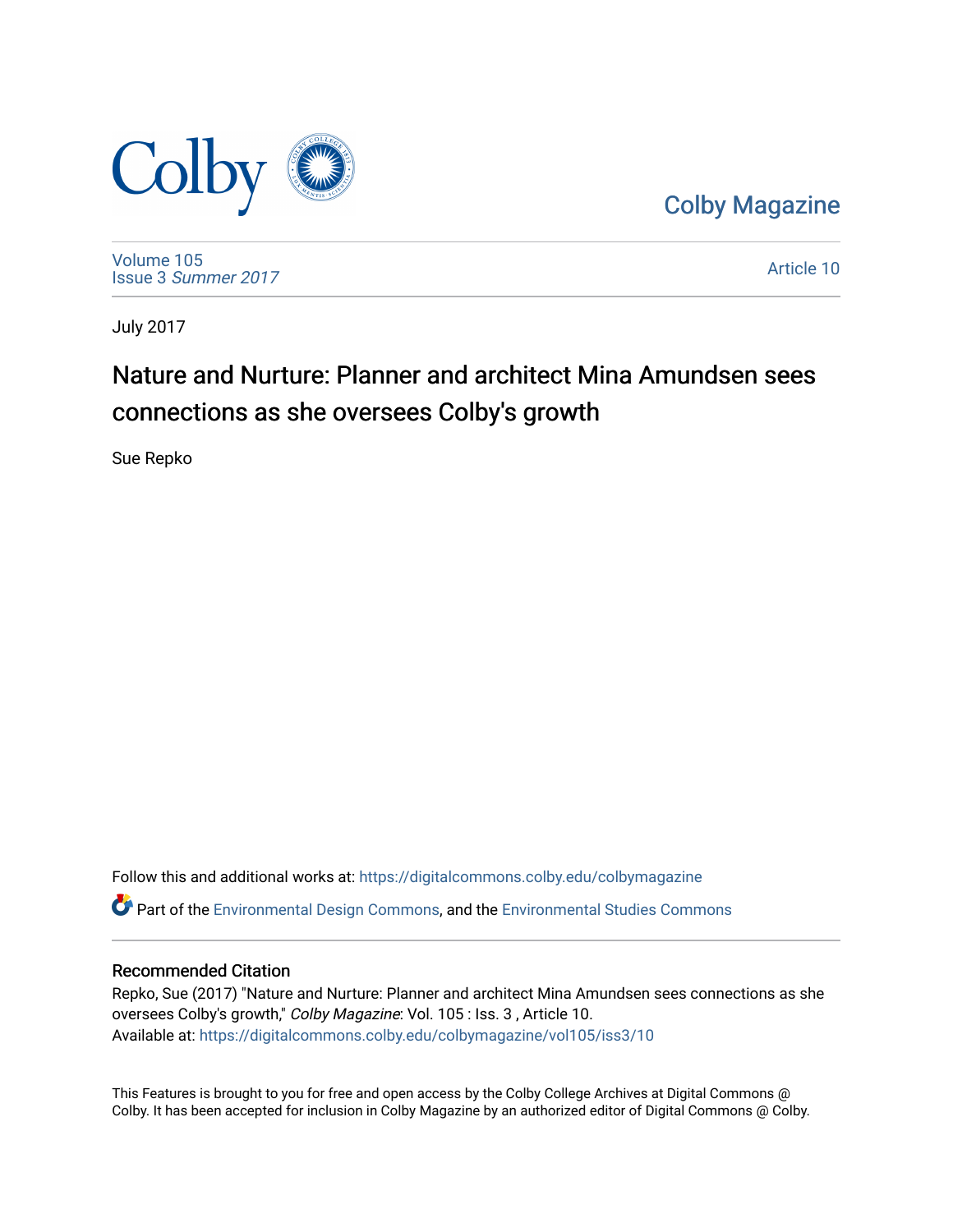

#### Since her childhood in India, Minakshi "Mina" M. Amundsen, assistant vice president for facilities and campus planning, has always been curious about the interconnectedness of the natural world, the built environment, and the humans who navigate both. That fascination with connections has informed her work at Colby in myriad ways.

Since arriving on the Hill in 2015, Amundsen has overseen approximately 110 administrators and staff in Facilities Services, which is responsible for capital planning and construction, such as the planned 350,000-square-feet athletic complex; operation of the biomass-fueled central steam plant; custodial work and maintenance of the grounds; building trades and mechanical and electrical services; and sustainability efforts. There are literally a lot of moving parts that require a manager who sees the big picture, understands how things work at ground level, and is responsive to the people who keep the campus running day and night.

Which brings Amundsen's story back to her native India.

She traveled across the country on family vacations, including stops to see *son et lumiére* for which her engineer father provided lighting. "I was exposed not just to physical geography, but to social geography and economic geography, languages, food, and culture. You can learn so much just by passing through." These childhood pursuits and travels drew her to art, biology, languages, drama, model making, and social studies, which included history, civics, and

# NATURE AND NURTURE Planner and architect Mina Amundsen

COLBY SUMMER 2017

42

sees connections as she oversees Colby's growth

By Sue Repko